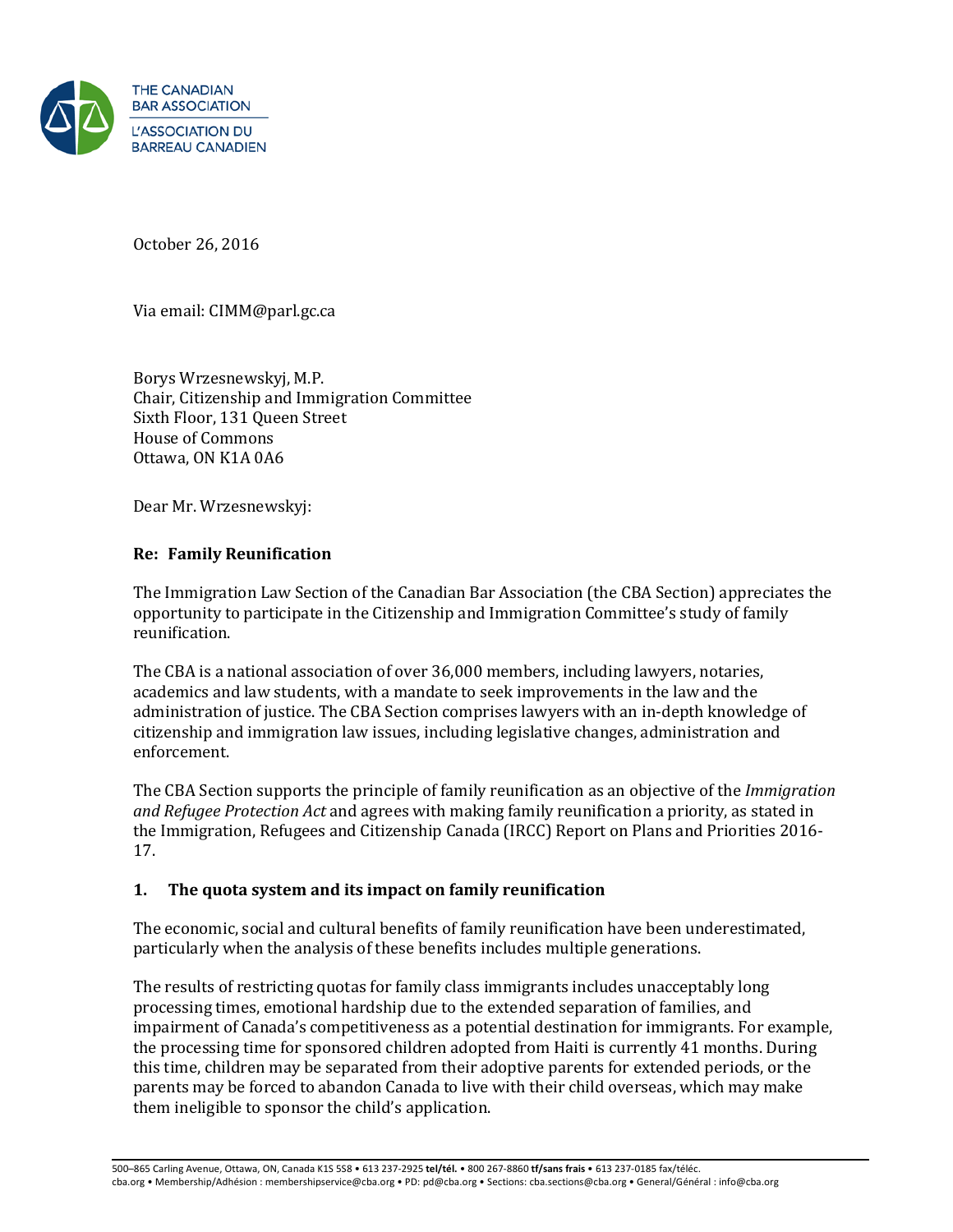The number of family class immigrants should not be increased to the detriment of economic or humanitarian class immigrants. However, the CBA Section recommends that the total number of immigrants be increased to at least 360,000, representing only 1% of Canada's estimated population of 36 million in order to promote family reunification using the quota system.

## **2. Super Visa Program as an alternative to Parent and Grandparent Program**

The CBA Section commends the Government of Canada for the Super Visa Program. Since the program was established in December 2011, the intake of sponsorship applications for parents and grandparents through the program has increased to 10,000 a year in 2016-17. However, the Super Visa Program should not be viewed as an alternative to the Parent and Grandparent Sponsorship Program, and we would have concerns if this important pathway to permanent residence for parents and grandparents were eliminated.

While the Super Visa Program has alleviated some pressures on Canadian families by allowing temporary entry of parents and grandparents, there have been concomitant intake pauses, as well as unreasonable inventories and processing times through the Parent and Grandparent Sponsorship Program. We understand that the current inventory of applications in the parents and grandparents category may approach 80,000, and that processing times for these applications are at least three years, with many spanning five years or more.

The government should take action to increase the effectiveness of immigration programs for parents and grandparents by reducing inventories and unreasonable processing times. More reasonable service levels might reflect 25,000 admissions per year, and processing times not exceeding two years. This would afford families an opportunity to plan for reunification with immigrating parents and grandparents in Canada.

Another significant challenge for many Super Visa applicants is the requirement of health insurance coverage while in Canada. The reality is that few Canadian providers offer insurance to this group of immigrants and, if it is attainable, the cost of this insurance is prohibitive for many – especially for older applicants and those with pre-existing medical conditions. The CBA Section urges the government to consider identifying alternatives for this health insurance coverage, such as comparable insurance from approved providers in jurisdictions outside of Canada.

# **3. The value of parent and grandparent immigration for families and for Canada**

There is insufficient empirical data to support the claim that parents and grandparents represent a significant potential cost burden for Canada. Yet we understand that this assumption has, until recently, formed the basis of immigration policy reforms, including the marked decline of the Parent and Grandparent Sponsorship Program over the last several years.

Recent studies indicate that the net positive impact of the non-economic contributions of parents and grandparents on the economy, including child care, assistance with family business activities, emotional support, cultural education, volunteerism, maintenance of social cohesion, and housekeeping – in addition to the financial resources they may contribute – is often overlooked.

Parents and grandparents are essential to the success of family reunification in Canada. Policies addressing immigration for parents and grandparents should be based on a holistic view of Canadian families and communities, including the benefits of inter-generational families and the value of economic, social and cultural contributions.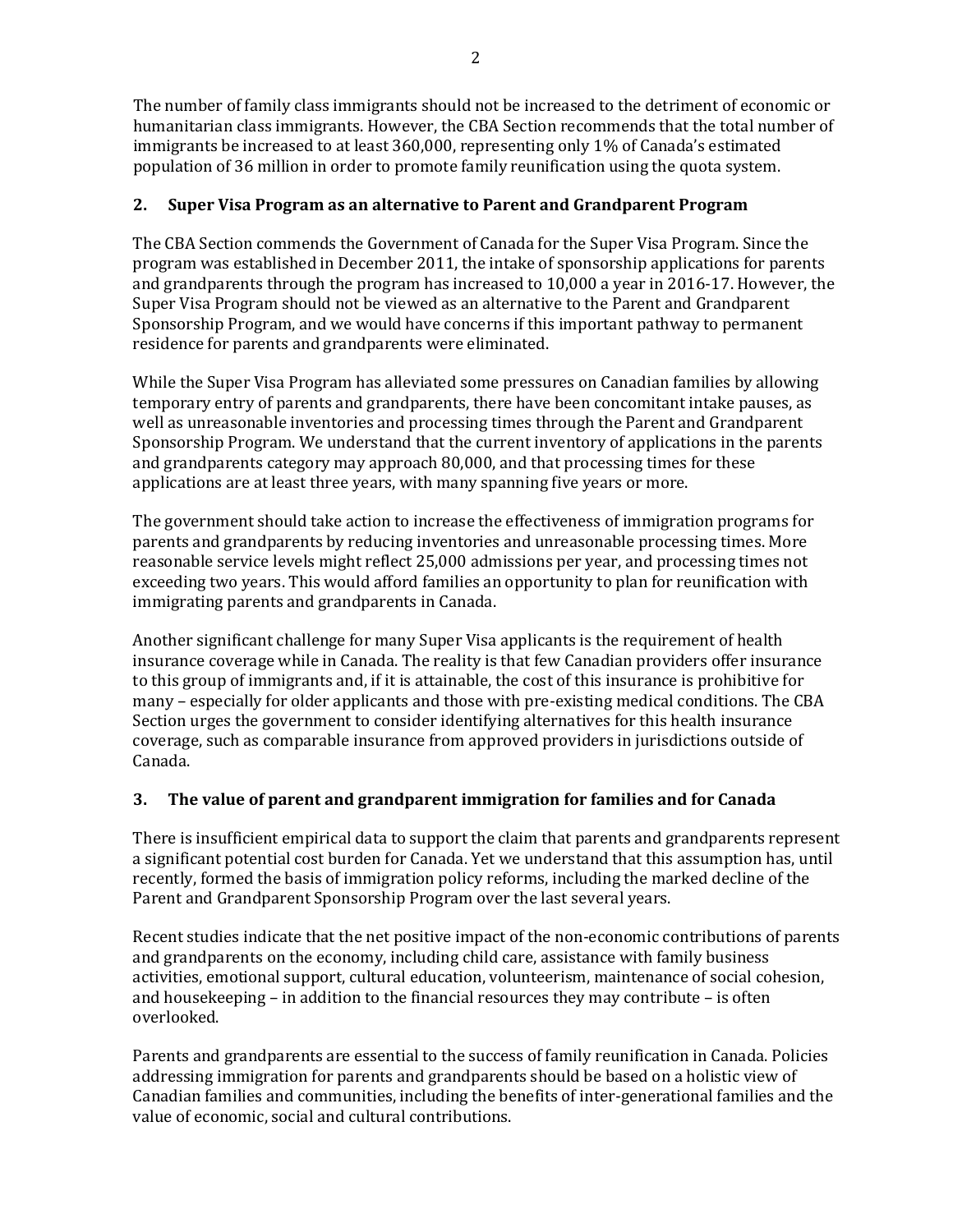#### **4. Obstacles to entry into Canada for spouses and partners**

There are many obstacles to temporary entry into Canada and permanent residence for the spouses and partners of Canadians. These obstacles include lack of recognition for foreign educational and professional credentials, delays in processing open work permits and spousal sponsorship applications (a spouse sponsored from within Canada may not receive an open work permit for 6-12 months), and ineligibility of sponsored spouses making applications from outside of Canada to obtain work permits. They also include the inconsistent and often unexplained refusal of applications for temporary resident visas (even when sponsor and spouse can both demonstrate the ability to leave Canada if the spouse's application for permanent residence is refused).

Obstacles for spouses and partners seeking permanent residence include unreasonable and inconsistent assessments of : cohabitation for common law partners; genuine conjugal relationships for partners and spouses who are unable to cohabit due to religious, cultural, economic, legal, immigration or other reasons; and intent to return to Canada for sponsors of foreign partners and spouses. For example, LGBT couples may not be able to live together or demonstrate that they live together based on cultural norms and fear of persecution. Other obstacles include long wait times for criminal rehabilitation for foreign spouses with minor convictions (such as reckless driving), as well as the lack of a right to appeal negative decisions on applications for permanent residence made within Canada.

The net effect of these obstacles is that spouses can be separated for years, with significant detriment to their relationships, as well as to their ability to establish themselves and contribute to Canada in meaningful ways. In particular, spouses who cannot obtain open work permits, and are only eligible for temporary entry to Canada as visitors may experience considerable hardship. For example, they may be limited to a single entry or subject to detailed examination on subsequent re-entries to Canada, and may also be required to make ongoing applications to maintain their status. They may also be prevented from obtaining a driver's license or studying (due to high tuition rates for international students), and have limited access to medical insurance coverage until they are granted permanent residence. As a result, spouses may not be able to plan and start a family while immigration status is in limbo. In addition, the Canadian sponsors of spouses and partners may be deterred, delayed or prevented from returning to Canada.

The CBA Section believes that many of these obstacles can be addressed through IRCC officer training and processing improvements, as well as through increased consistency and transparency in decision making and access to appeals. In particular, the current delay of about 18 months associated with the Immigration Appeal Division can severely impact spouses and partners seeking admission to Canada and should be reduced. In addition, partners and spouses who apply for permanent residence from within Canada should be able to appeal a negative decision. Of note, the open work permit pilot project for spouses sponsored from within Canada, which expires in December 2016, has proven to be highly beneficial and resulted in applications being processed within four months. It should be enhanced to further reduce processing times and made a permanent program.

We also recommend the repeal of subsection 117(9)(d) of the *Immigration and Refugee Protection Regulations*, the application of which can result in permanent separation from family members. The provision is overbroad, capturing many situations that occur due to innocent mistakes, such as confusion over terms such as 'common law' or lack of knowledge of a living dependent. Sections 40 and 127 of the Act, dealing with misrepresentation, can be used where failure to disclose family members is due to fraud. The only relief from R. 117(9)(d) is a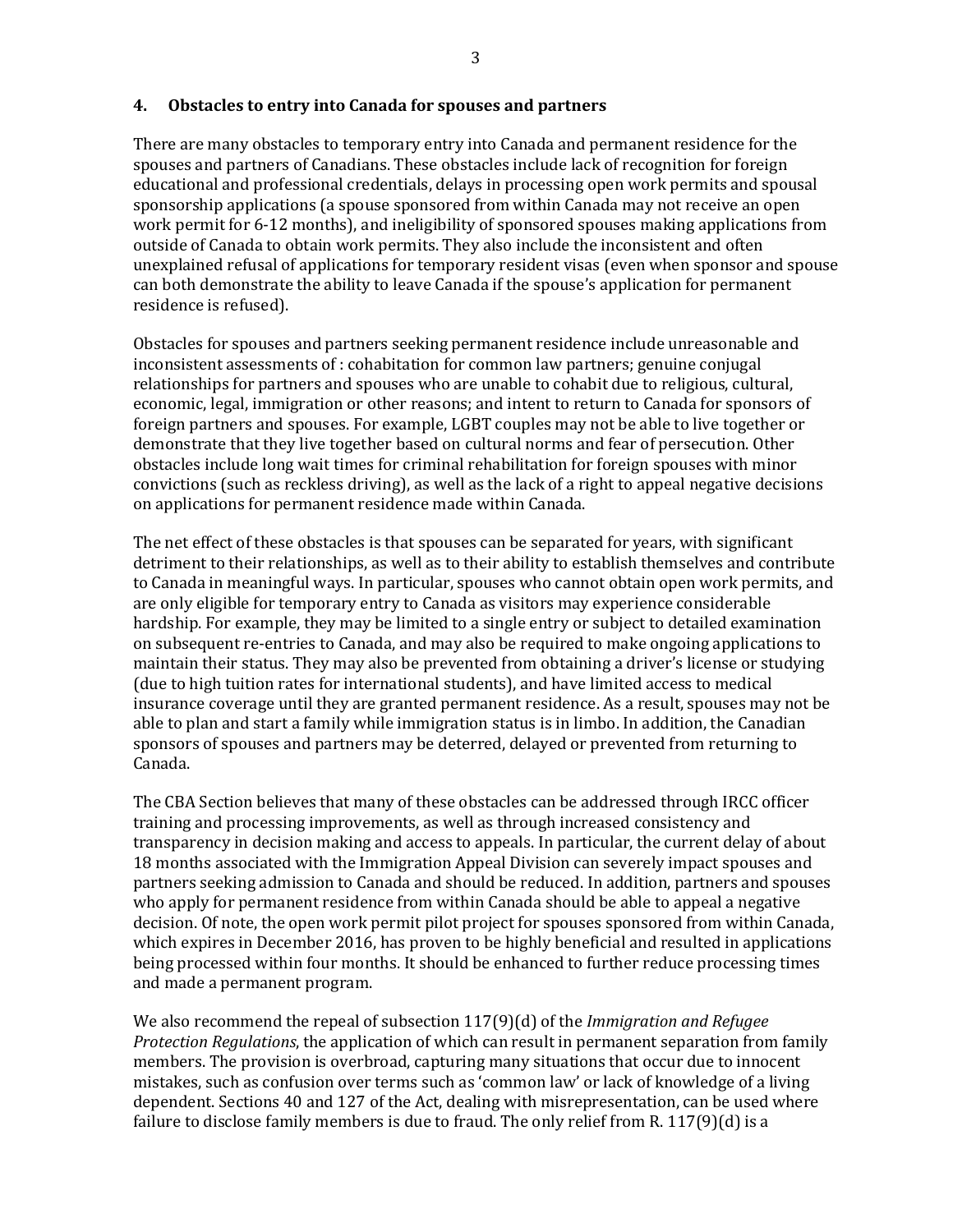humanitarian and compassionate application, a discretionary, lengthy process from which there is no right of appeal.

### **5. Criteria for sponsoring dependent children, adopted children, siblings and other relatives**

The CBA Section commends the government on reversing the previous reduction in the age of dependent children from under 22 to under 19. This will reduce a significant impediment to permanent residence for children of immigrants who remain physically, emotionally and financially dependent on their parents. We look forward to it coming into effect without delay, and urge the government to consider transitional provisions that would enable dependent children who would otherwise have been eligible since the change in August 2014 to apply for permanent residence in Canada.

We recommend that the government also consider reversing the decision to remove the exception for dependent children aged 22 or older who are full time students and remain financially dependent on their parents. In addition, children of successful refugee applicants should be eligible for inclusion as dependent children, notwithstanding their birth in a country that would otherwise make them ineligible, such as the United States. This would be a fundamental step toward reunification.

Routine applications for citizenship for adopted children currently face lengthy processing times. These delays create financial hardship for families, and delays in their ability to reunify in Canada, which can have a severe impact on the child's development. The CBA Section recommends greater flexibility and accommodation in the sponsorship of adopted children, as well as improved coordination with Canadian provincial authorities. It should be possible to obtain a temporary resident visa for an adopted child who is waiting for an application for citizenship to be processed. In addition, we recommend a review of the circumstances in which humanitarian and compassionate considerations may warrant the approval of applications, such as situations where the relatives of abandoned children cannot be located.

There is currently very limited ability for anyone to sponsor siblings applying to come to Canada. A requirement for sibling sponsorship is that the sponsor's parents must both be deceased. The government may wish to consider the benefits of allowing a sibling to sponsor another sibling at a younger age, while they are most able to integrate and contribute to the Canadian economy. Another approach could be to award points under economic programs for siblings and other relatives in Canada, provided there is a demonstrable connection and resulting enhanced ability to establish and contribute to the Canadian economy and society.

### **6. Age and financial thresholds for sponsorship**

The CBA Section recommends that the age and financial thresholds for sponsorship be reviewed. The government may wish to consider lowering the age threshold, and also look at circumstances where it might be reasonable for a child born in Canada who is under the age threshold to sponsor a parent in Canada as a temporary resident, for example where the child is accepted into Canada as a refugee.

The low income cut-off (LICO) for sponsorship is currently the same across Canada regardless of the location of the sponsor, and for sponsors of parents and grandparents, a higher financial threshold of LICO plus 30% is required. The CBA Section recommends that the financial threshold should reflect the actual costs of living in different locations. This would better reflect the ability of an individual to sponsor and support an additional family member in Canada. In